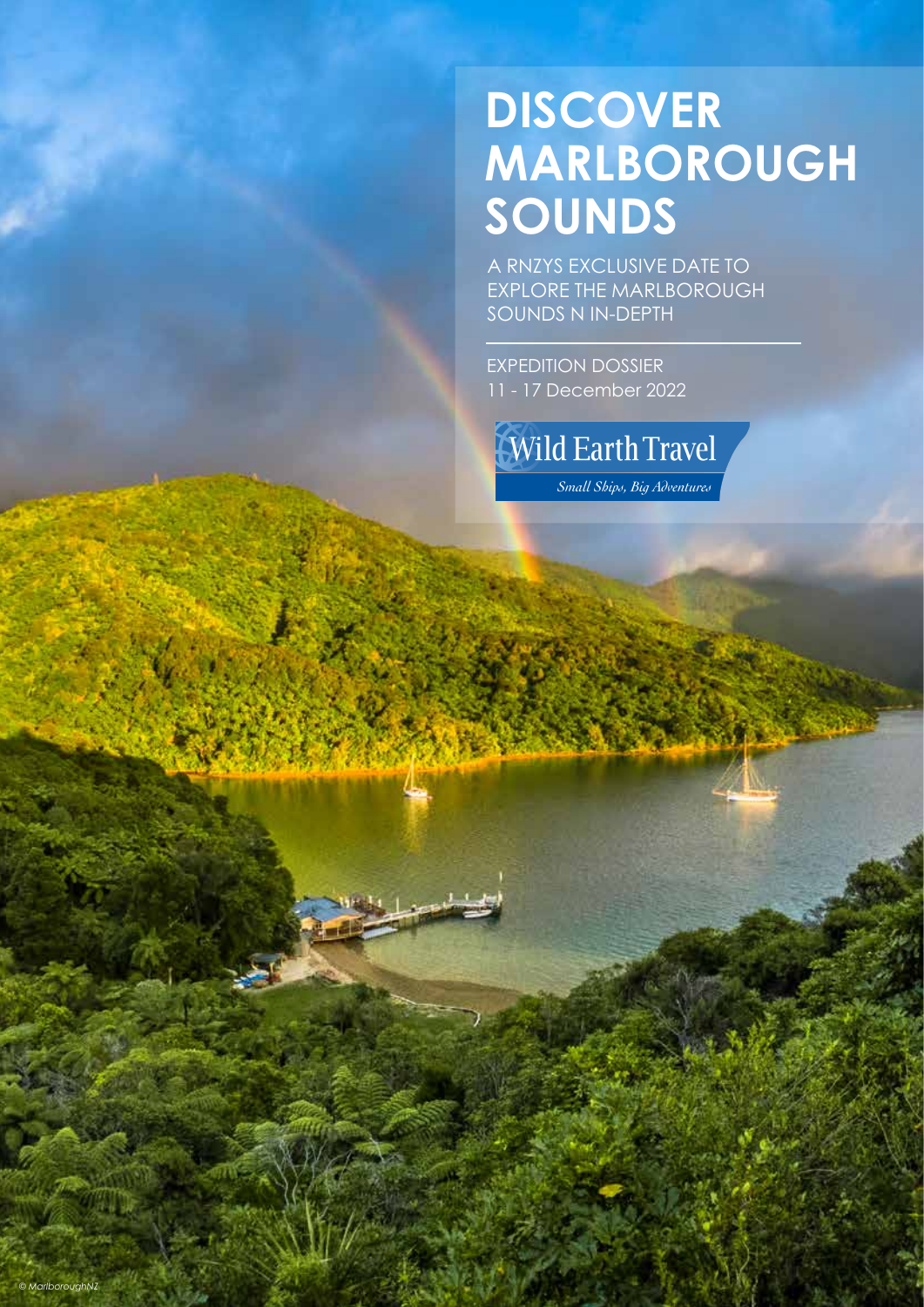

iscover the tranquil waterways, wildlife and rich history of New Zealand's Marlborough Sounds on an unforgettable 7-day Kiwi adventure exploring Queen Charlotte and Pelorus Sounds, French Pass and d'Urville Island. D

Famed for the breath-taking beauty of their winding cobalt waterways, iconic landscapes, lush native forests, wildlife and remote coastlines these regions are also rich in early New Zealand history and the location of some of the country's most important conservation efforts.

Formed by a system of submerged valleys carved out following the last ice age around 10,000 years ago, the scenic playground of Marlborough Sounds encompasses some 1,500-kilometres of forested coastline, sheltered inlets and bays awaiting exploration, many only accessible by sea. The union of three main bodies of water – Queen Charlotte, Kenepuru and Pelorus Sounds – Marlborough Sounds has more than 50 Department of Conservation managed reserves and several predatorfree wildlife sanctuaries.

Just 500 treacherous metres from the mainland, d'Urville Island was named after French admiral Jules Sebastian Cesar Dumont d'Urville and his ill fated passage of the infamous French Pass in January 1827. After several near misses while seeking passage inside the island, he came close to losing his ship *Astrolabe* after hitting the reef. Now a possum, rat and weasel-free conservation reserve, d'Urville Island is one of the last strongholds of the critically endangered Long-tailed Bat and provides a respite for the world's rarest shag – the King Shag – and several other species of rare birds and geckos.

A voyage of adventure and discovery awaits in the Marlborough Sounds.



### **ITINERARY**

### **Day 1: Blenheim**

Make your way to the designated meeting point in Blenheim for your transfer to *Heritage Explorer* in Picton (times and meeting point will be confirmed with your voyage documents).

The captain and expedition team will be waiting to welcome you aboard *Heritage Explorer* and show you to your cabin. You will have the opportunity to familiarise yourself on board then join the captain on the bridge or fellow travellers on deck as we set sail along Queen Charlotte Sound this afternoon.

### **Days 2 & 3: Queen Charlotte Sound**

First sighted in 1642 by Abel Janszoon Tasman while seeking shelter for his ships *Heemskerck* and *Zeehaen* from a storm near d'Urville Island, it was Captain James Cook who would first set foot here aboard the *Endeavour* during his five visits to Ship Cove, his New Zealand base between 1770 and 1777, in what he would call Queen Charlotte Sound.

We spend two full days exploring the waterways and islands of scenic Queen Charlotte Sound with opportunities to head ashore and walk a section of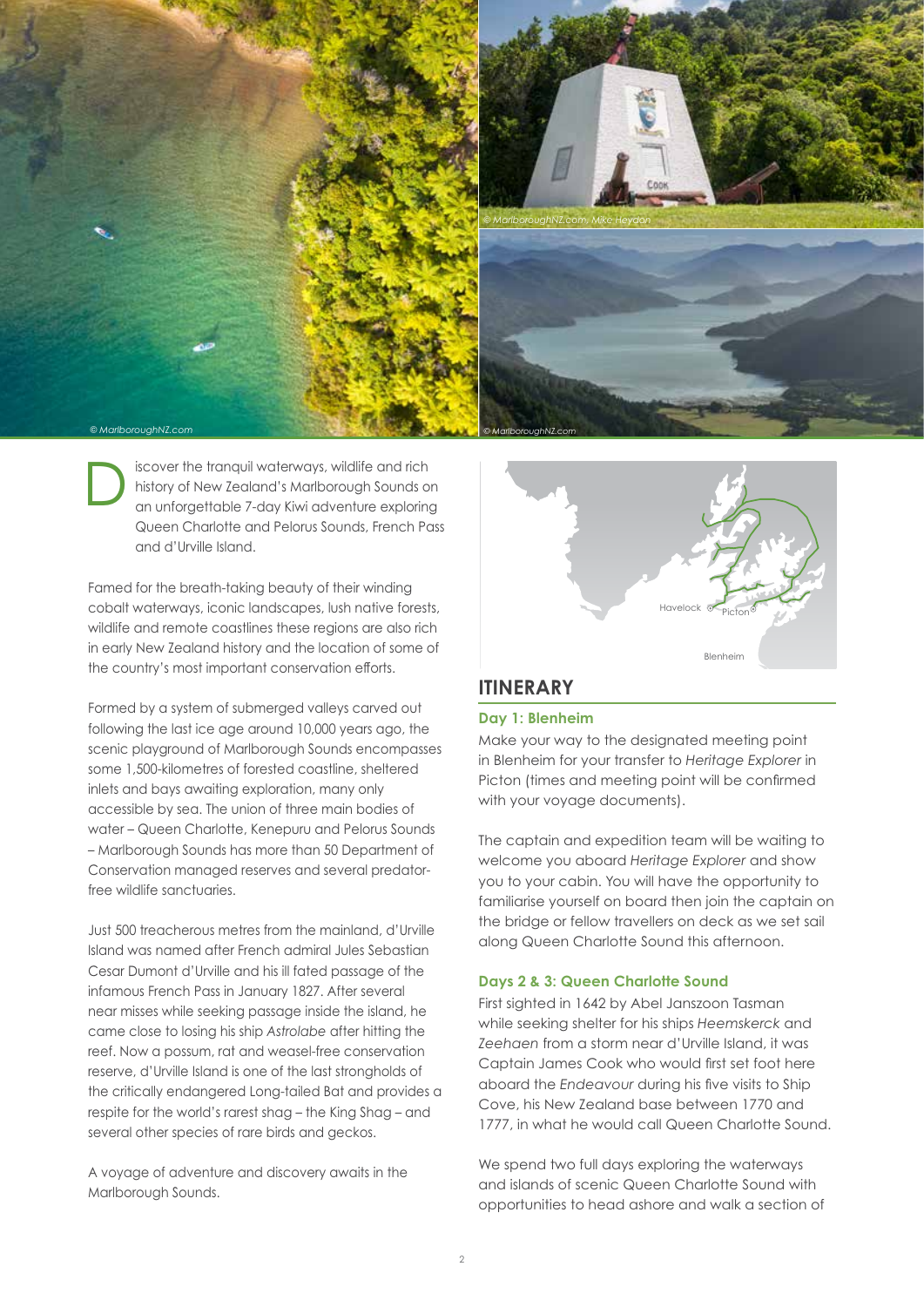# DISCOVER MARLBOROUGH SOUNDS



the Queen Charlotte Walkway as well as search for birdlife on the predator free islands. A visit to Tory Channel brings the whaling history of the Perano Whalers to life. We also plan to visit Ship Cove and learn of its history, exploring the region and visiting Captain Cook's memorial inaugurated in 1913.

Another conservation success story, Blumine Island has seen the translocation of several rare bird species including the once widespread Orangefronted Parakeet, now New Zealand's rarest parakeet, which were translocated to the island between 2011 and 2012. Also thriving on the island are South Island Saddleback, brought back from the brink of extinction last century from just 36 birds rescued in 1964, descendants of these birds were translocated to Blumine Island in 2009.

#### **Day 4: d'Urville island**

Today we sail through the iconic French Pass and the wake of French Explorer Dumont d'Urville and then explore the island named in his honour. The outermost island in the Marlborough Sounds, d'Urville Island features imposing sea cliffs along its west coast, a high mountainous backbone and the fastest moving tidal flows in New Zealand between the French Pass tempered by some of the country's finest peninsula scenery.

Dolphins and New Zealand Fur Seals are frequently seen in the waters surround the island and it was here that Pelorus Jack, the endearing Risso's Dolphin who famously stole the nation's heart, guided ships across the dangerous waters of Cook Strait between 1888 and 1912.

### **Days 5 & 6: Pelorus Sound**

The largest in the Marlborough Sounds, Pelorus Sound's main channel winds some picturesque 55 kilometres south between steep verdant hills from Cook Strait to Havelock. Boasting 380 kilometres of shoreline, the endless bays and sheltered coves of Pelorus Sound are perfect for exploration.

Venturing into Pelorus Sound we head to Ngawhakawhiti Bay where nature surrounds us and it's possible to get a glimpse of what the sounds would have been like before the native forest was cleared. The more active are able to enjoy the walking part of the Nydia Track before we explore Nydia Bay. On the final night we will enjoy a farwell dinner.

### **Day 7: Blenheim**

We arrive into the inner reaches of Pelorous Sound this morning. After a final breakfast and farewells, a Zodiac tender takes you ashore at Havelock where a transfer to a central Blenheim drop off point or the airport waits. In case of unexpected delays we ask you not to book any onward travel from Blenheim until after midday today.

**Note: Some voyages will operate the itinerary in reverse. During our voyage, circumstances may make it necessary or desirable to deviate from the proposed itinerary. This can include poor weather and opportunities for making unplanned excursions. Your Expedition Leader will keep you fully informed.**